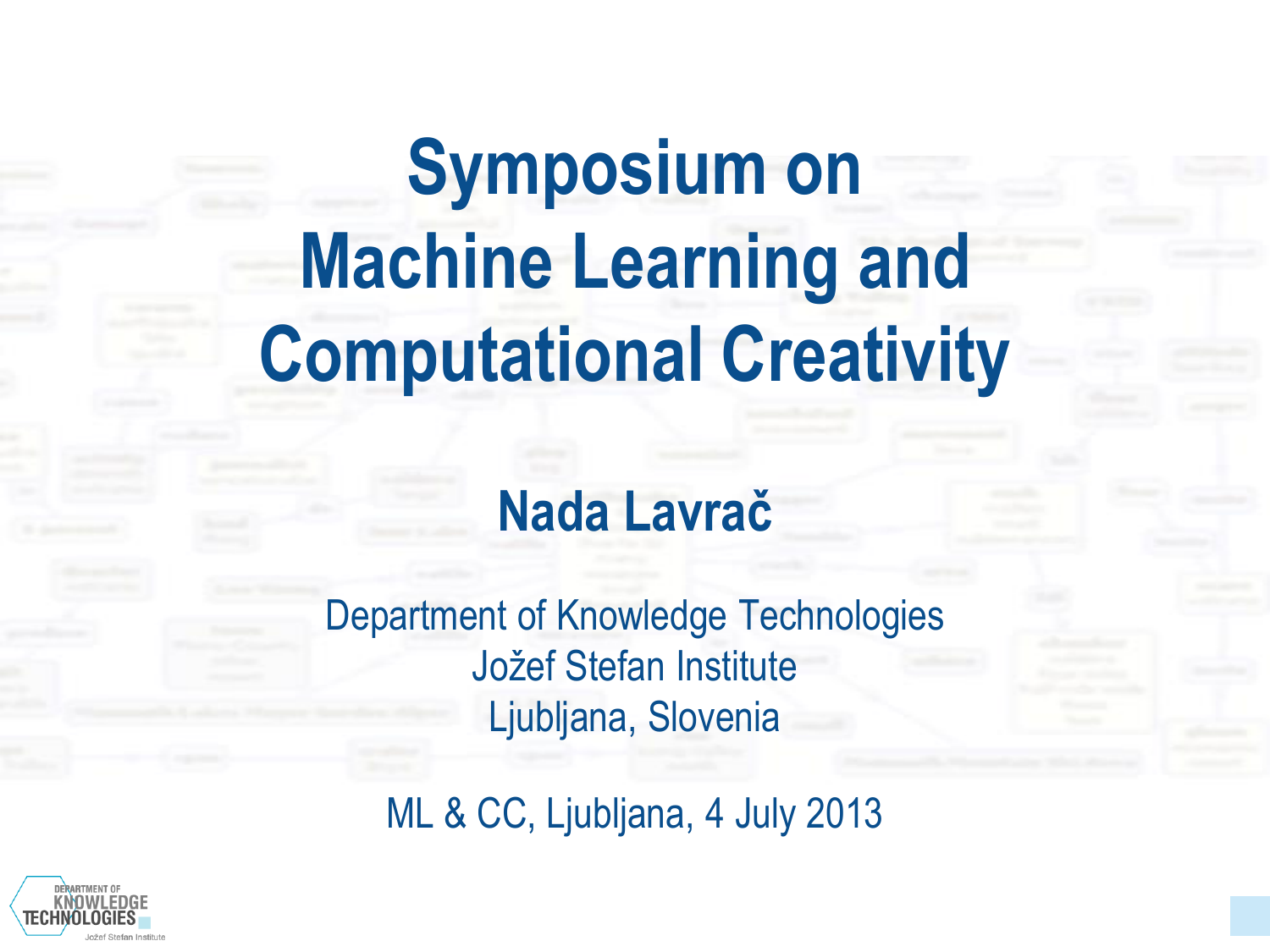## **ML & CC Symposium - Why**

• Successful research and international collaborations of the Department of Knowledge Technologies: **10 years of KT department at JSI** • New Machine Learning book: **Foundations of Rule Learning, Springer 2012** • New research field: **Computational Creativity**

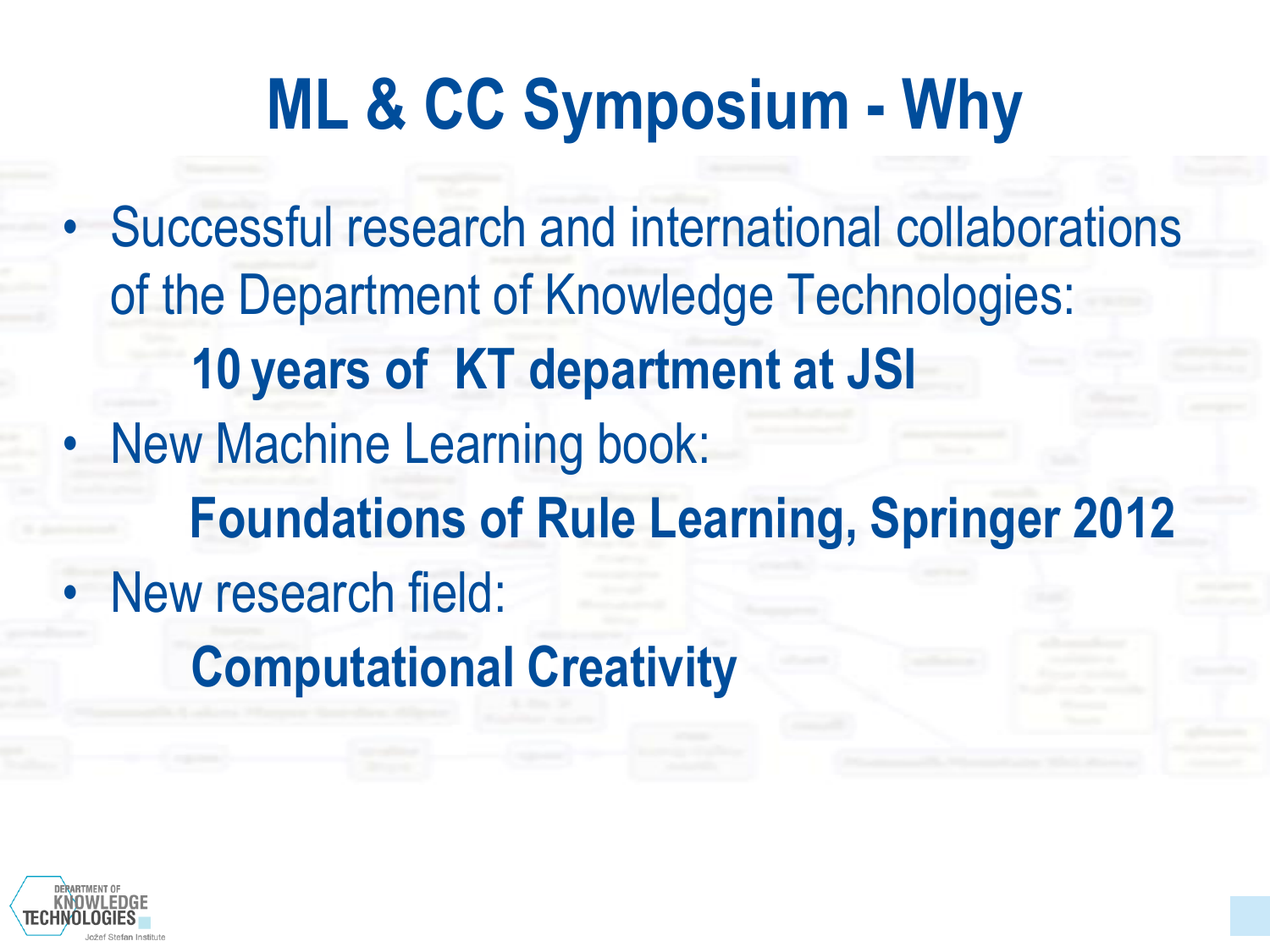### **Department of Knowledge Technologies**

- **Staff:** 30 researchers, 10 students
- **Main research areas** 
	- Data Mining and Machine Learning
	- Text Mining and Human Language Technologies
	- Web Services and Workflows
	- Ontologies and Knowledge Management
	- Decision Support Systems

### • **Applications**

- Medicine, Bioinformatics, Public Health
- Ecology, Finance, …

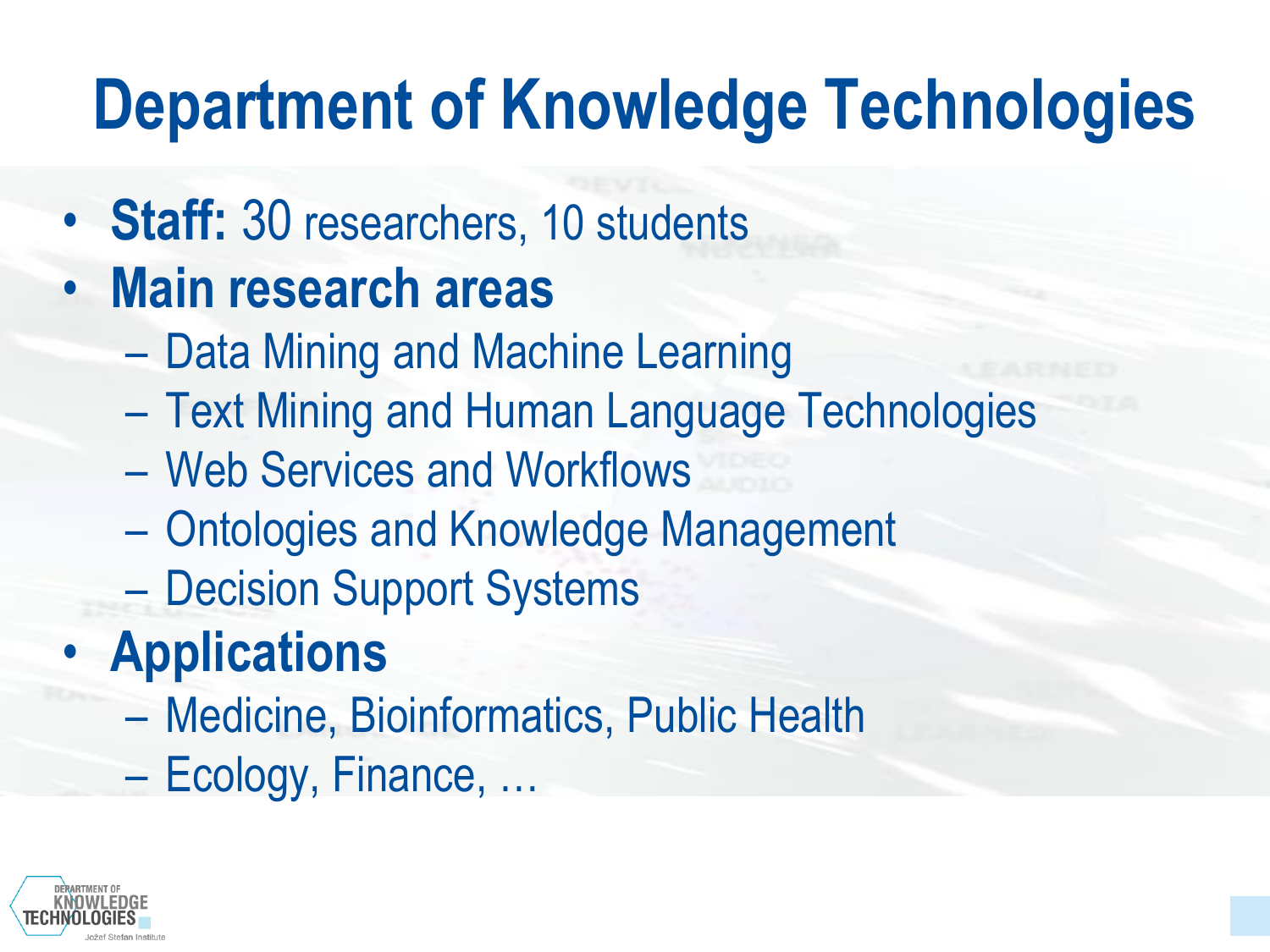## **Department of Knowledge Technologies**

- **Numerous monographs, edited books and conference proceedings**
- **KT department book exposition in the JSI entrance hall**



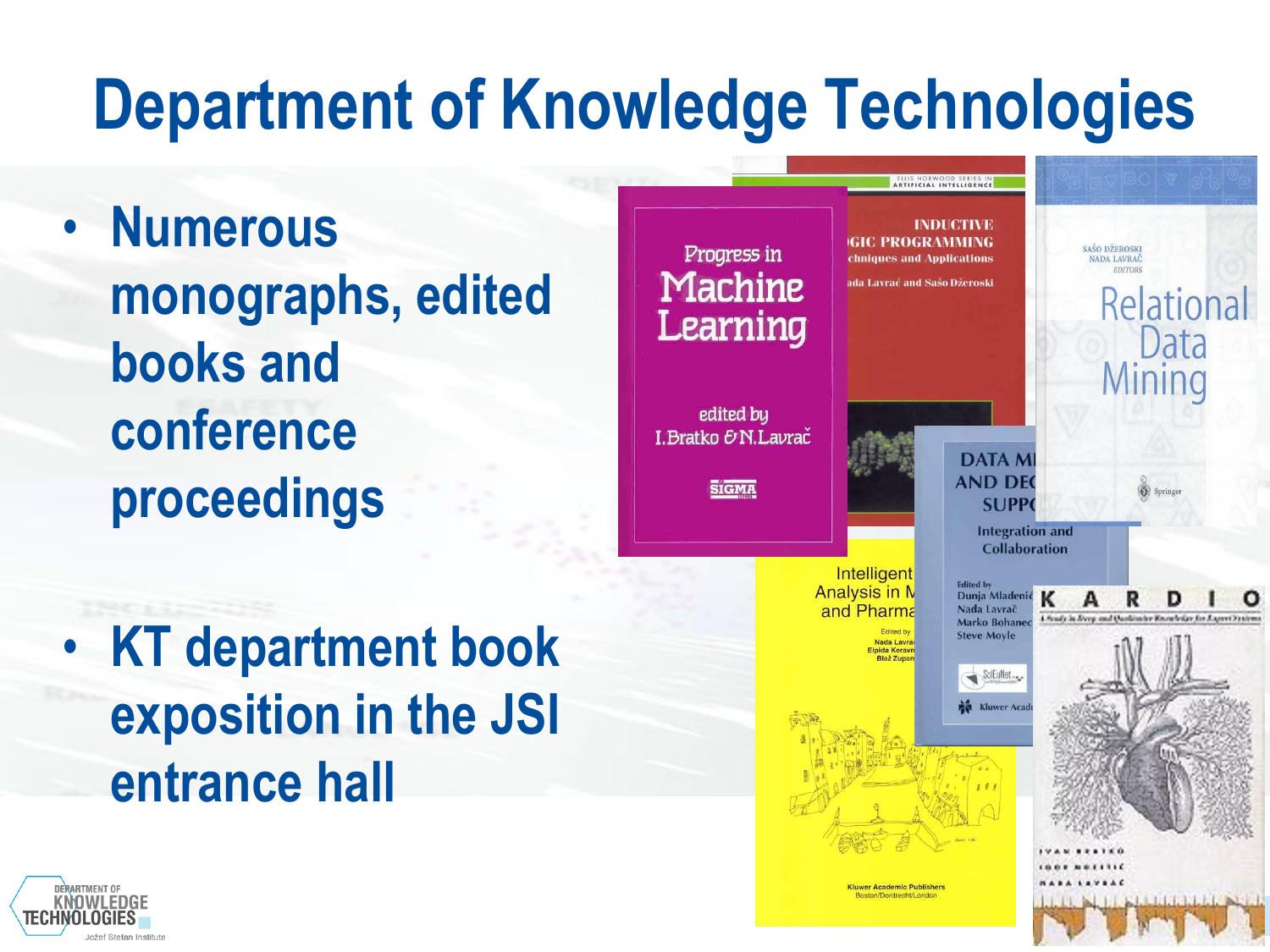Johannes Fürnkranz Dragan Gamberger Nada Lavrač

#### **Foundations of Rule Learning**

#### • **Scientific monograph**  2 Springer **FOUNDATIONS OF RULE LEARNING by** J. Fuernkranz, D. Gamberger, N. Lavrač **334 pages, Springer, 2012**

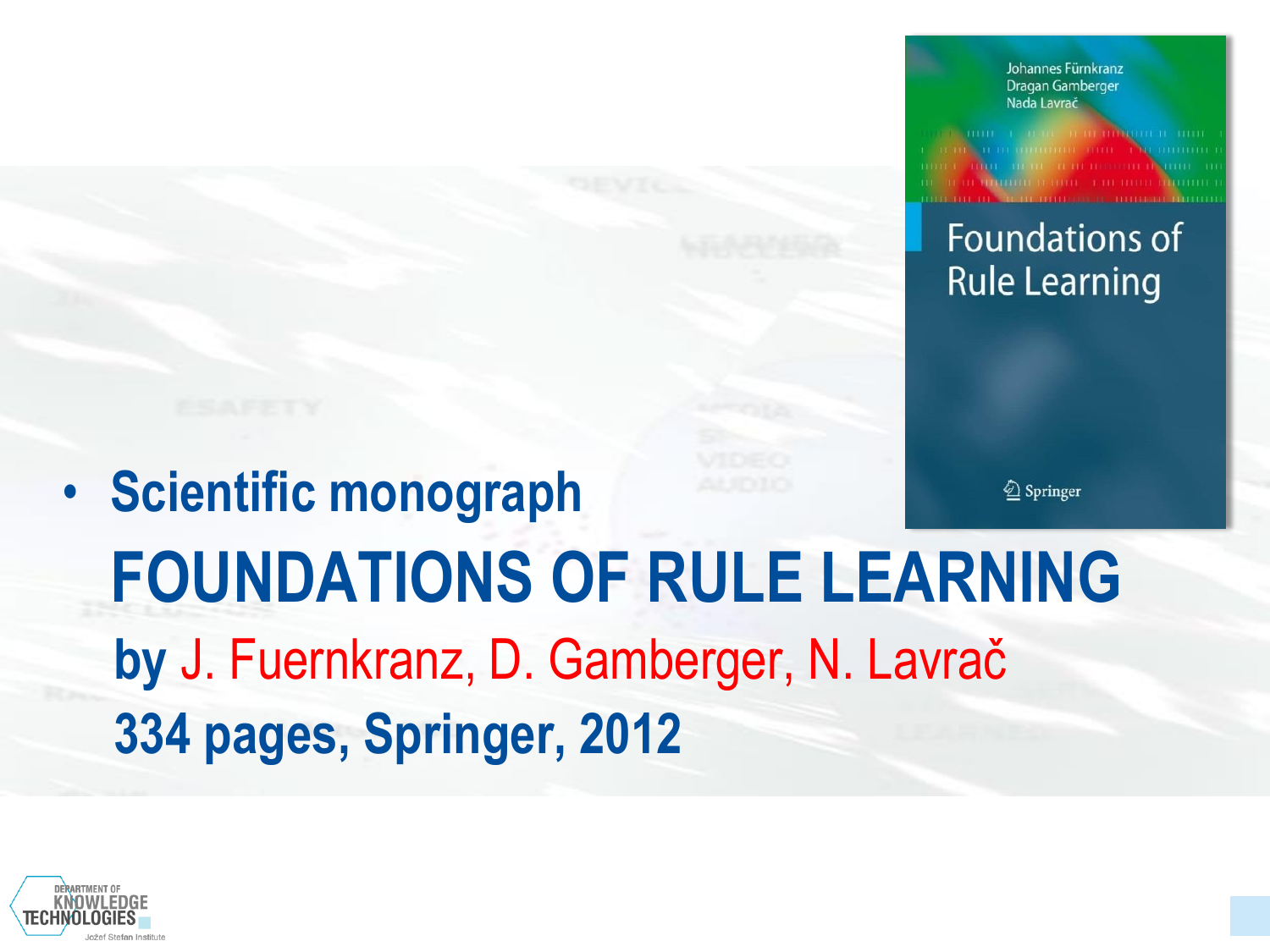### **International collaboration and funding**

| <b>Responsible</b>    | 2008 | 2009 | 2010 |                     |                    | 2011                  |                |                   | 2012                       |       |       |       | 2013                      |              |      | 2014                       |               |     | 2015 |      | 2016 |
|-----------------------|------|------|------|---------------------|--------------------|-----------------------|----------------|-------------------|----------------------------|-------|-------|-------|---------------------------|--------------|------|----------------------------|---------------|-----|------|------|------|
|                       |      |      |      |                     |                    |                       |                |                   |                            |       |       |       |                           |              |      |                            |               |     |      |      |      |
| Miha Grčar            |      |      |      |                     | 7.0P FIRST - STREP |                       | 720 k          |                   |                            |       |       |       |                           |              |      |                            |               |     |      |      |      |
| Nada Lavrač           |      |      |      |                     |                    |                       |                |                   |                            |       |       |       |                           |              |      |                            |               |     |      |      |      |
|                       |      |      |      | 20,5                | 100                |                       |                |                   | 275                        |       |       |       | 325                       |              |      |                            |               |     |      |      |      |
|                       |      |      |      |                     |                    |                       |                |                   |                            |       |       |       |                           |              |      |                            |               |     |      |      |      |
|                       |      |      |      |                     |                    |                       |                |                   |                            |       |       |       |                           |              |      |                            |               |     |      |      |      |
|                       |      |      |      |                     |                    |                       |                |                   |                            |       |       |       |                           |              |      |                            |               |     |      |      |      |
|                       |      |      |      |                     |                    |                       |                |                   |                            |       |       |       |                           |              |      |                            |               |     |      |      |      |
| <b>Igor Mozetič</b>   |      |      |      | <b>MUMIA - COST</b> |                    | 2,5                   |                |                   | 2,5                        |       |       |       | 2,5                       |              |      | 2,5                        |               |     |      |      |      |
|                       |      |      |      |                     |                    |                       |                |                   |                            |       |       |       |                           |              |      |                            |               |     |      |      |      |
| <b>Tomaž Erjavec</b>  |      |      |      |                     |                    | <b>NETWORDS - ESF</b> |                |                   | 1,5                        |       |       |       | 1,5                       |              |      | 1,5                        |               |     |      |      |      |
|                       |      |      |      |                     |                    |                       |                |                   |                            |       |       |       |                           |              |      |                            |               |     |      |      |      |
| <b>Igor Mozetič</b>   |      |      |      |                     |                    |                       |                | 7.0P FOC II - FET |                            |       |       | 183 k |                           |              |      |                            |               |     |      |      |      |
| Miha Grčar            |      |      |      |                     |                    |                       | $\Omega$       |                   | 37                         |       |       |       | 117                       |              | 29,3 |                            |               |     |      |      |      |
|                       |      |      |      |                     |                    |                       |                |                   |                            |       |       |       |                           |              |      |                            |               |     |      |      |      |
| Sašo Džeroski         |      |      |      |                     |                    |                       |                |                   | 7. OP REWIRE - STREP 285 k |       |       |       |                           |              |      |                            |               |     |      |      |      |
|                       |      |      |      |                     |                    |                       | $\overline{2}$ |                   | 52                         |       |       |       | 140                       |              |      | 91                         |               |     |      |      |      |
|                       |      |      |      |                     |                    |                       |                |                   |                            |       |       |       |                           |              |      |                            |               |     |      |      |      |
| Sašo Džeroski         |      |      |      |                     |                    |                       |                | 7.0P SUMO - STREP |                            | 292 k |       |       |                           |              |      |                            |               |     |      |      |      |
|                       |      |      |      |                     |                    |                       |                |                   |                            |       |       |       |                           |              |      |                            |               |     |      |      |      |
|                       |      |      |      |                     |                    | $\overline{4}$        |                |                   |                            | 117   |       |       | 160                       |              | 11,2 |                            |               |     |      |      |      |
|                       |      |      |      |                     |                    |                       |                |                   |                            |       |       |       |                           |              |      |                            |               |     |      |      |      |
| <b>Marko Debeljak</b> |      |      |      |                     |                    |                       |                |                   | <b>EVADIFF - TR</b>        |       | 242 k |       |                           |              |      |                            |               |     |      |      |      |
|                       |      |      |      |                     |                    |                       |                |                   |                            | 75    |       |       | 69                        |              |      | 97,8                       |               |     |      |      |      |
| Lavrač Nada           |      |      |      |                     |                    |                       |                |                   |                            |       |       |       | 7.0P MUSE - STREP         | 354 k        |      |                            |               |     |      |      |      |
|                       |      |      |      |                     |                    |                       |                |                   |                            |       |       |       |                           |              |      |                            |               |     |      |      |      |
|                       |      |      |      |                     |                    |                       |                |                   |                            |       | 21    |       | 104                       |              |      | 158                        |               | 71  |      |      |      |
|                       |      |      |      |                     |                    |                       |                |                   |                            |       |       |       |                           |              |      |                            |               |     |      |      |      |
| Lavrač Nada           |      |      |      |                     |                    |                       |                |                   |                            |       |       |       | 7.0P PROSECCO - CSA 100 k |              |      |                            |               |     |      |      |      |
|                       |      |      |      |                     |                    |                       |                |                   |                            |       |       |       | 11,3                      |              |      | $17$                       |               | 15  |      | 56,7 |      |
| Lavrač Nada           |      |      |      |                     |                    |                       |                |                   |                            |       |       |       |                           |              |      | 7.OP CONCRETE - STRE 396 k |               |     |      |      |      |
|                       |      |      |      |                     |                    |                       |                |                   |                            |       |       |       |                           |              |      |                            |               |     |      |      |      |
|                       |      |      |      |                     |                    |                       |                |                   |                            |       |       |       |                           | 10           |      | 132                        |               | 132 |      |      | 122  |
|                       |      |      |      |                     |                    |                       |                |                   |                            |       |       |       |                           |              |      |                            | and the first |     |      |      |      |
| Lavrač Nada           |      |      |      |                     |                    |                       |                |                   |                            |       |       |       |                           |              |      | 7.0P WHIM - STREP          | 361 k         |     |      |      |      |
|                       |      |      |      |                     |                    |                       |                |                   |                            |       |       |       |                           |              |      |                            |               |     |      |      |      |
|                       |      |      |      |                     |                    |                       |                |                   |                            |       |       |       |                           | 10           |      | 120                        |               | 120 |      |      | 111  |
| <b>Igor Mozetič</b>   |      |      |      |                     |                    |                       |                |                   |                            |       |       |       |                           |              |      | 7.0P MULTIPLEX - STR 285 k |               |     |      |      |      |
|                       |      |      |      |                     |                    |                       |                |                   |                            |       |       |       |                           |              |      |                            |               |     |      |      |      |
|                       |      |      |      |                     |                    |                       |                |                   |                            |       |       |       |                           | 10           |      | 110                        |               | 115 |      |      | 50   |
|                       |      |      |      |                     |                    |                       |                |                   |                            |       |       |       |                           |              |      |                            |               |     |      |      |      |
| Igor Mozetič          |      |      |      |                     |                    |                       |                |                   |                            |       |       |       |                           |              |      | 7.0P SIMPOL - STREP 360 k  |               |     |      |      |      |
|                       |      |      |      |                     |                    |                       |                |                   |                            |       |       |       |                           |              |      |                            |               |     |      |      |      |
|                       |      |      |      |                     |                    |                       |                |                   |                            |       |       |       |                           | -5           |      | 135                        |               | 145 |      |      | 75   |
| <b>Marko Bohanec</b>  |      |      |      |                     |                    |                       |                |                   |                            |       |       |       |                           |              |      | 7.OP DECATHLON - STR 80 k  |               |     |      |      |      |
|                       |      |      |      |                     |                    |                       |                |                   |                            |       |       |       |                           | $\mathbf{0}$ |      | 48                         |               | 27  |      |      | 5    |
|                       |      |      |      |                     |                    |                       |                |                   |                            |       |       |       |                           |              |      |                            |               |     |      |      |      |

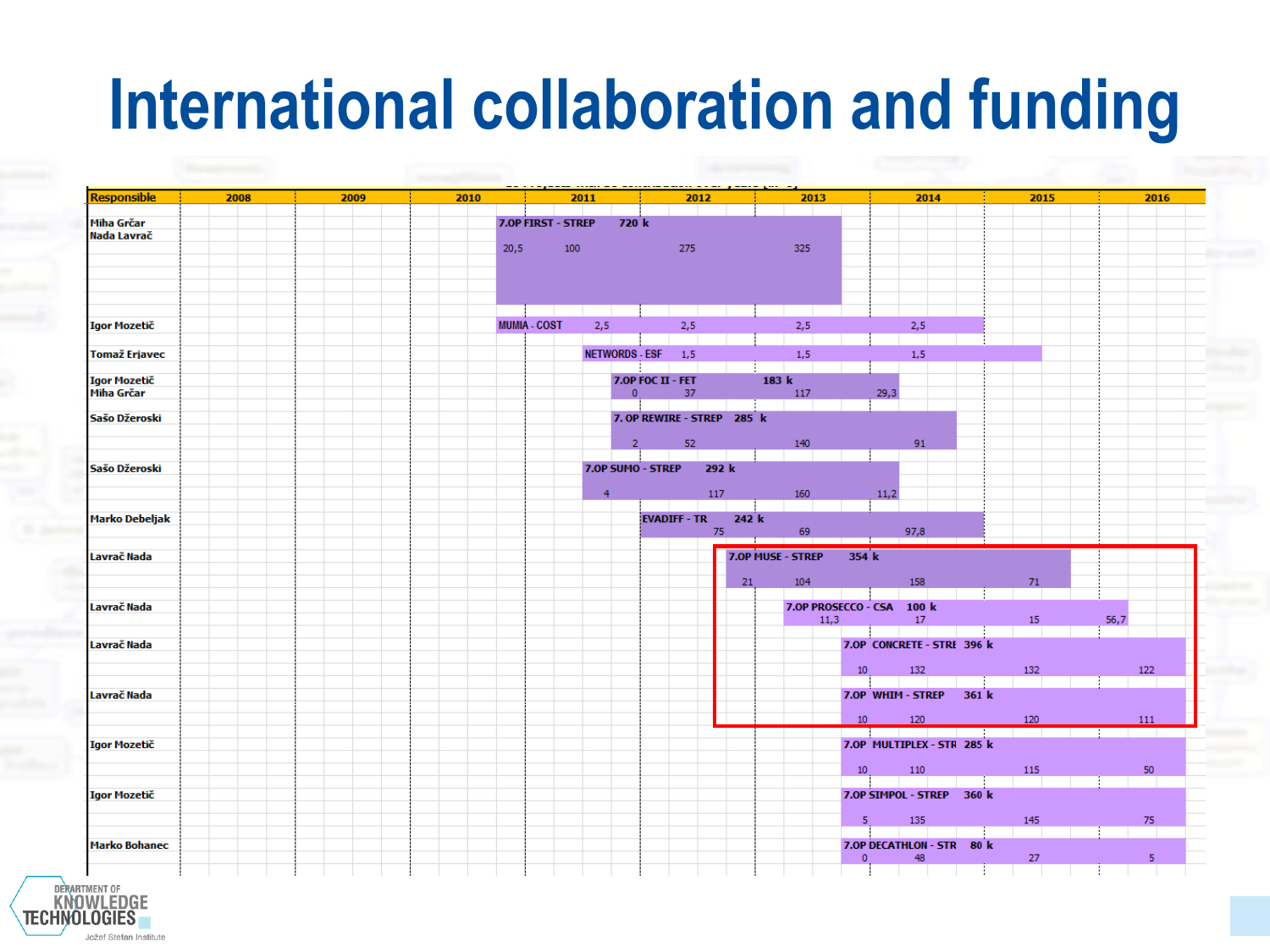### **Computational Creativity Projects**

- **MUSE – Machine Understanding for Interactive Storytelling (2012-2015)**
	- Bringing "text-to-life" by text processing and 3D interactive storytelling, rendering natural language text as virtual 3D worlds in which the user can explore the text through interaction, reenactment and guided game playing.

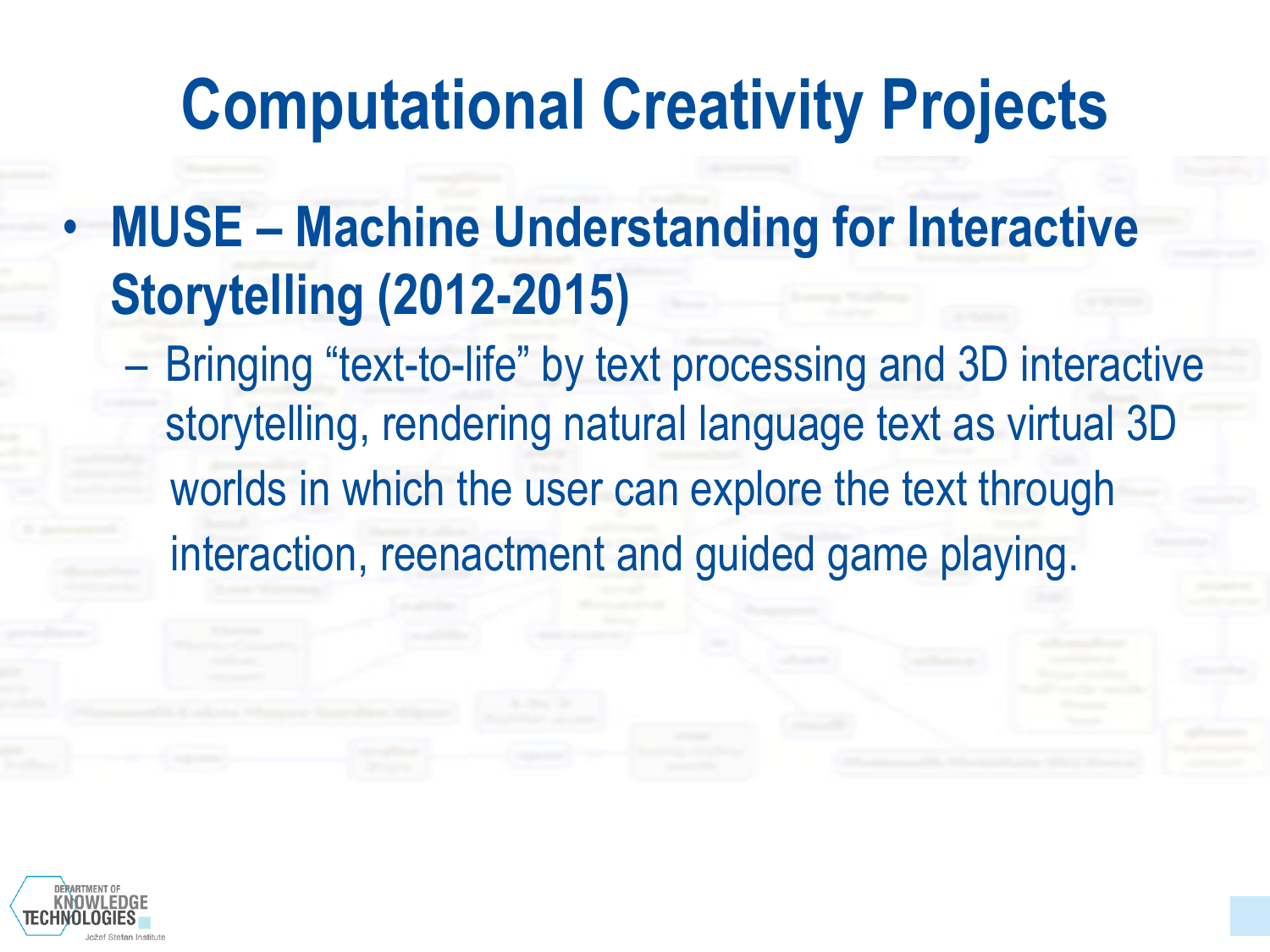### **MUSE**



**3D Visualization (Unreal<sup>®</sup> Engine - UDK)**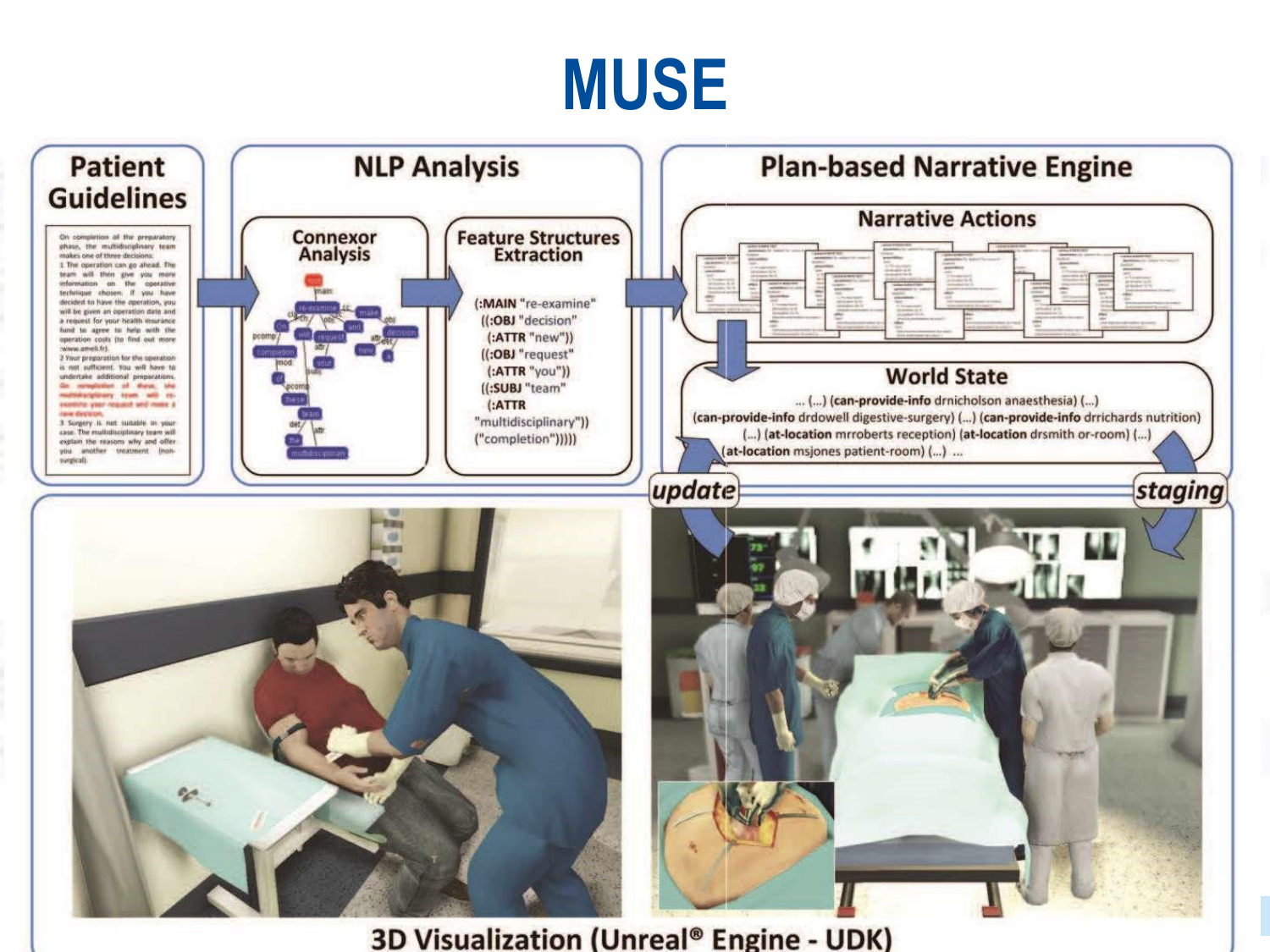# **Computational Creativity Projects**

### • **MUSE – Machine Understanding for Interactive Storytelling (2012-2015)**

– Bringing "text-to-life" by text processing and 3D interactive storytelling, rendering natural language text as virtual 3D worlds in which the user can explore the text through interaction, reenactment and guided game playing.

### • **MUSE – Potential impact**

- Education
- Medicine
- Airports, …

**RANGINISTIC Game industry**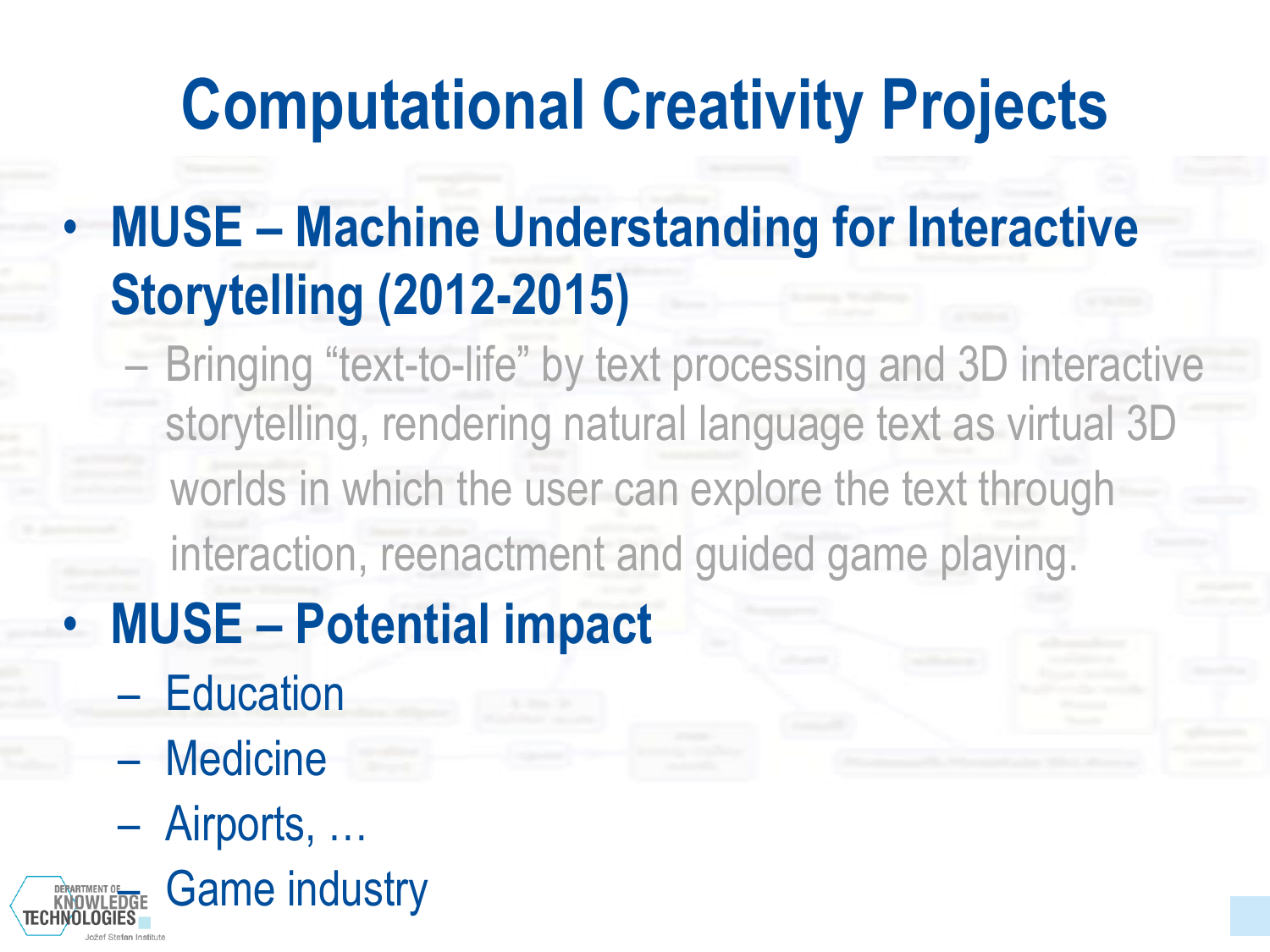### **Computational Creativity - What**

- Computational creativity (also known as artificial creativity, mechanical creativity or creative computation) is a multidisciplinary research area at the intersection of [artificial intelligence](http://en.wikipedia.org/wiki/Artificial_intelligence), [cognitive psychology](http://en.wikipedia.org/wiki/Cognitive_psychology), [philosophy,](http://en.wikipedia.org/wiki/Philosophy) and the arts.
- The goal of computational creativity is to model, simulate or replicate creativity using a computer, exhibiting behavior which would be considered creative if performed by a human.

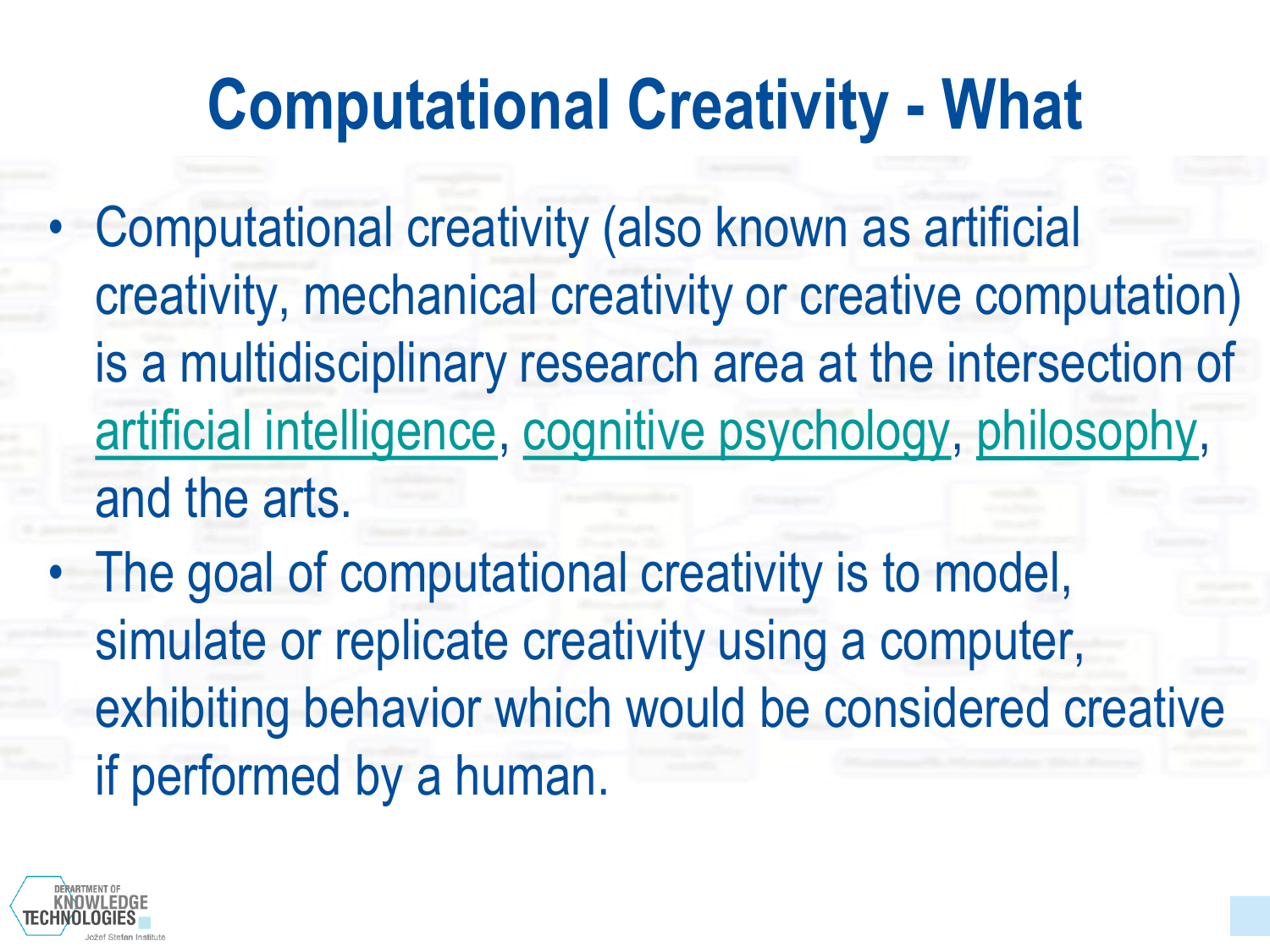### **Computational Creativity - What**

- Specific goals are to be achieved:
	- to construct a [program](http://en.wikipedia.org/wiki/Computer_program) or [computer](http://en.wikipedia.org/wiki/Computer) capable of human-level [creativity](http://en.wikipedia.org/wiki/Creativity)
	- to better understand human creativity and to formulate an algorithmic perspective on creative behavior in humans
	- to design programs that can enhance human creativity without necessarily being creative themselves

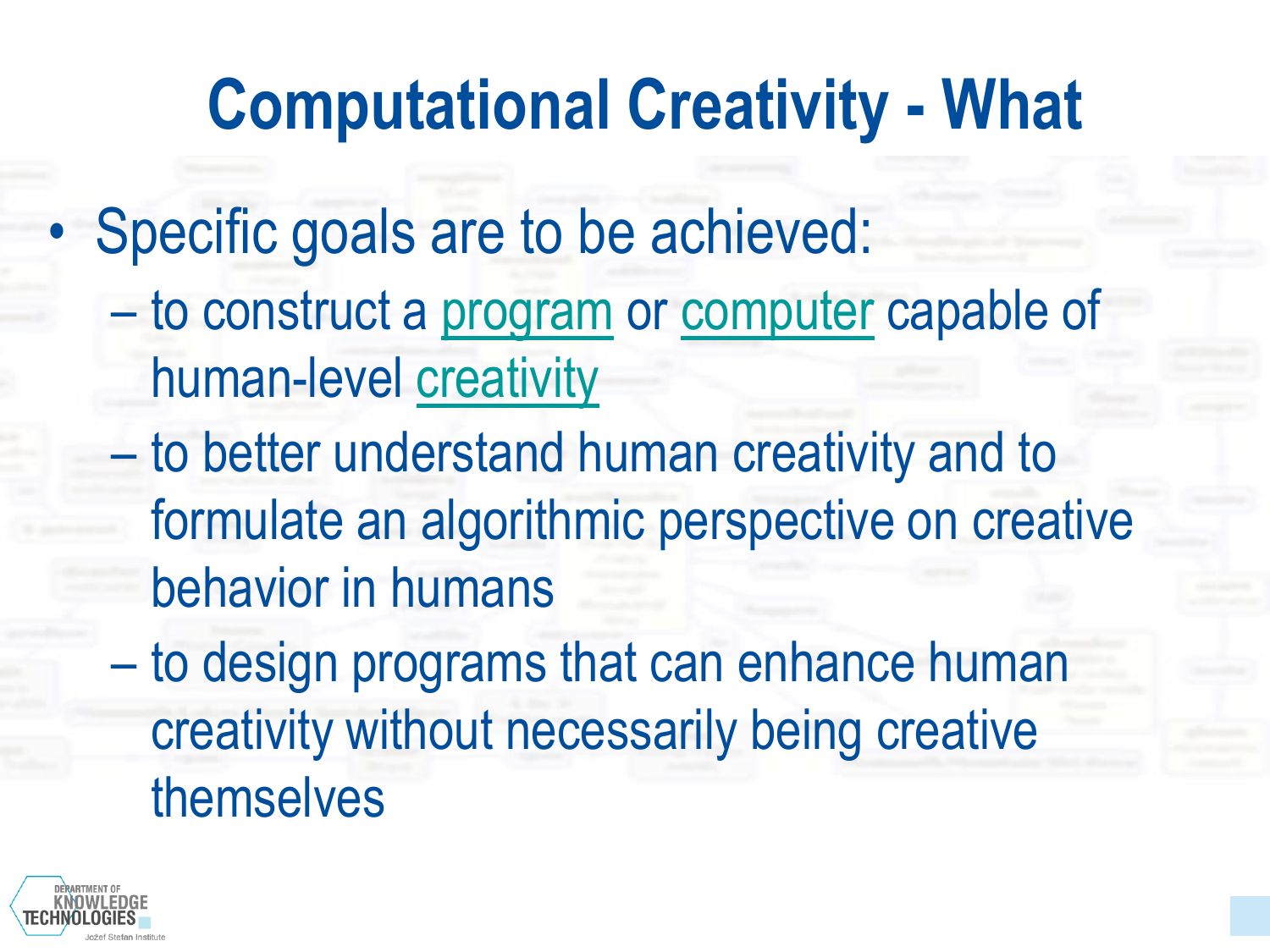## **Computational Creativity - What**

- **Computational creativity subareas:**
	- Creating narratives, stories, metaphors, analogies, jokes, neologisms, poetry, music, visual arts artefacts – Creative problem solving – e.g. creative knowledge discovery – the research focus of KT department
		- Bisociative literature mining for cross-domain `knowledge discovery (RaJoLink, CrossBee, TopicCircle, outlier document detection, b-term and b-document detection

… presentation by Tanja Urbančič

• Construction of CC workflows in ClowdFlows

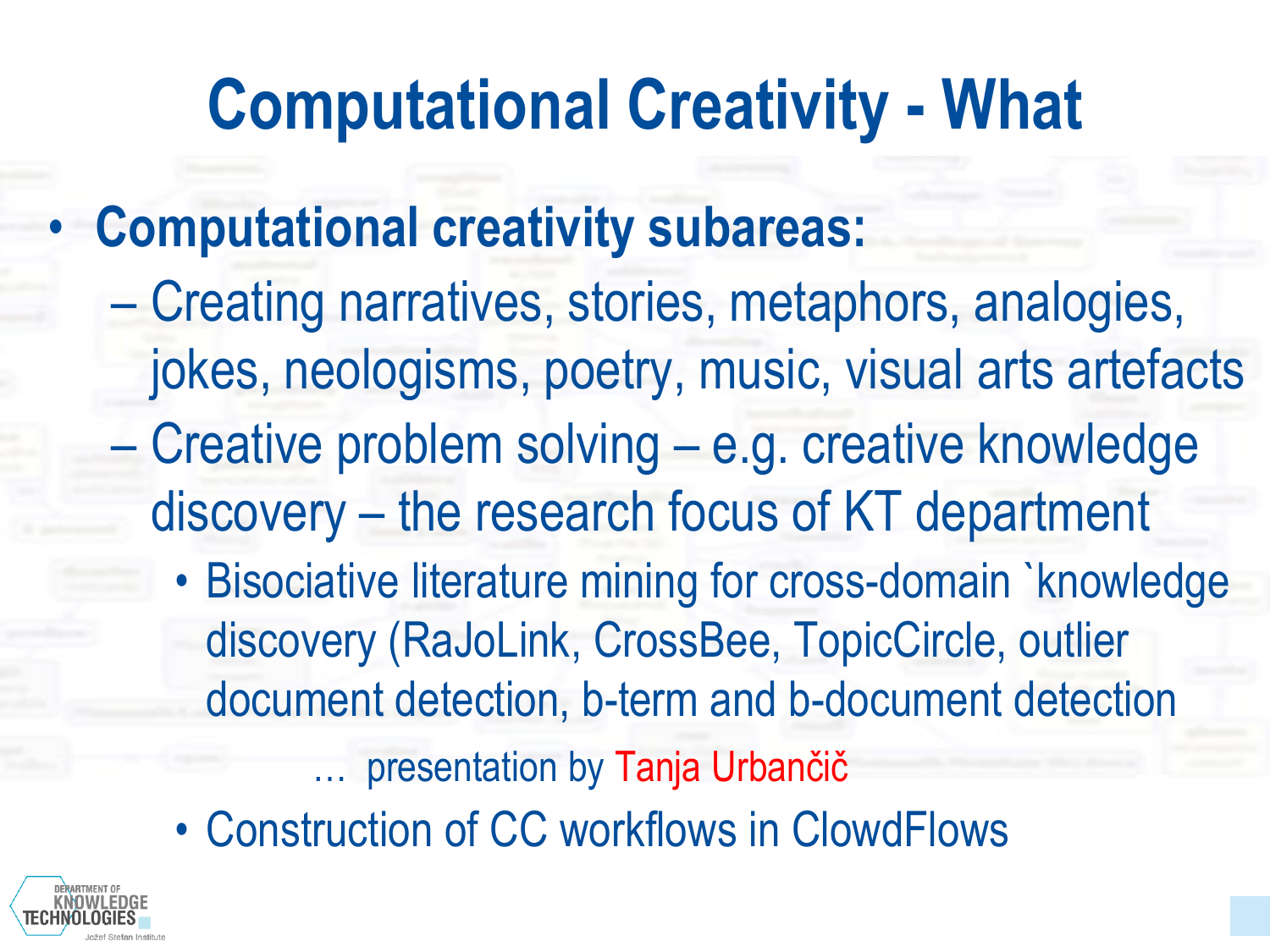### **Computational Creativity Projects**

- **PROSECCO - Promoting the Scientific Exploration of Computational Creativity (2013-2016)** 
	- Coordination and support action, coordinated by Tony Veale
- **ConCreTe – Concept Creation Technology (2013-2016)** 
	- **STREP, coordinated by Geraint Wiggins**
- **WHIM – The What-If Machine (2013-2016)** 
	- STREP, coordinated by Simon Colton

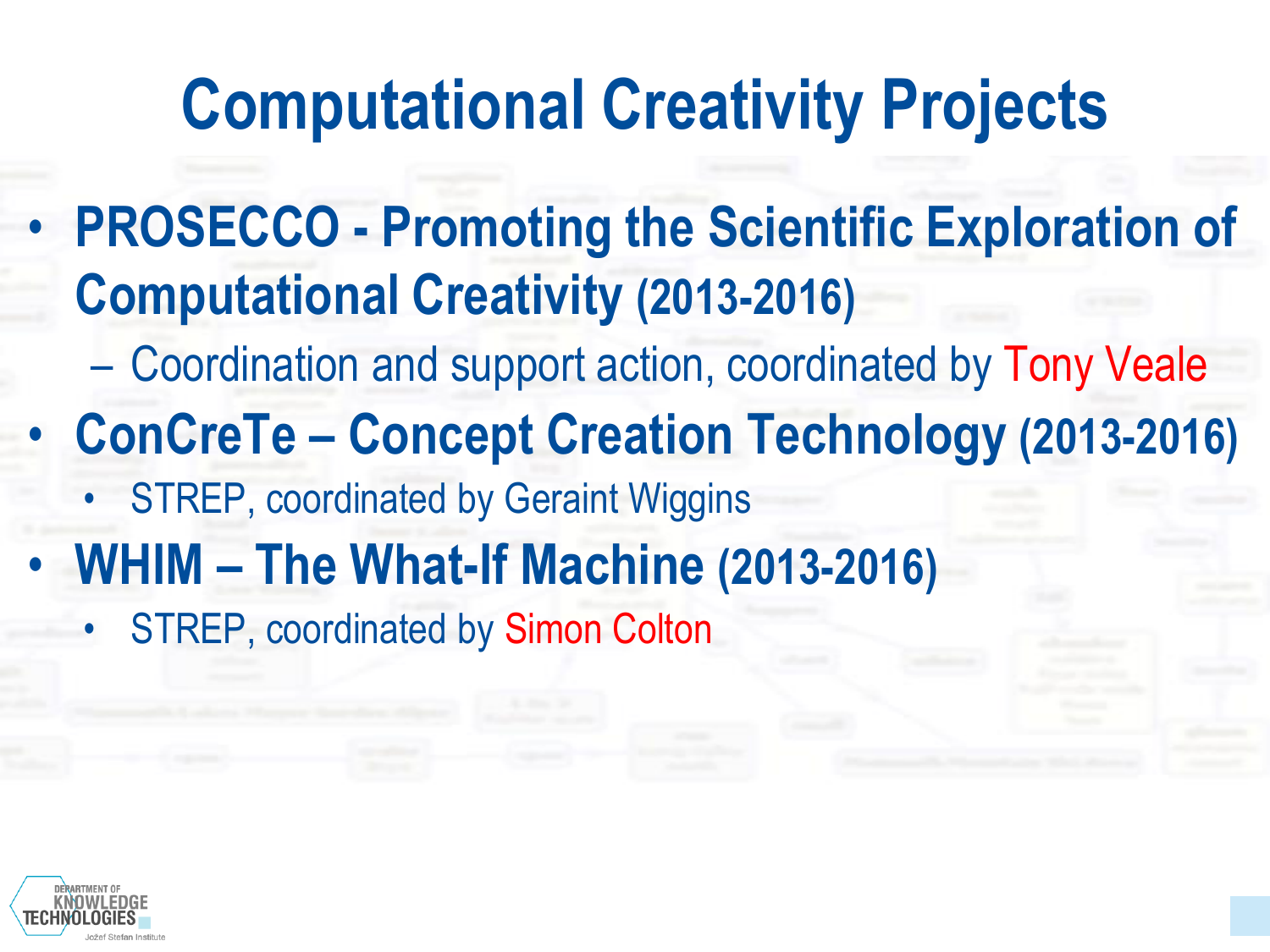### **ML & CC Symposium Programme**

| $9:00-9:30$ | <b>Coffee and Gathering</b>                                                                                                                                                                                               |
|-------------|---------------------------------------------------------------------------------------------------------------------------------------------------------------------------------------------------------------------------|
| $9:30-9:50$ | Opening address by Prof. Nada Lavrač                                                                                                                                                                                      |
| Part I:     | <b>Foundations of Rule Learning</b><br>(Moderated by Dr. Tomislav Šmuc, Rudjer Bošković Institute)                                                                                                                        |
| 9:50-10:30  | <b>Prof. Johannes Fürnkranz, TU Darmstadt, Germany</b><br>Introduction to rule learning<br>Keywords: Separate-and-conquer rule learning, covering strategy, rule<br>learning heuristics, coverage space, pruning of rules |
| 10:30-11:10 | Prof. Nada Lavrač, Jožef Stefan Institute, Slovenia<br>Advances in subgroup discovery for biomedical research<br>Keywords: Subgroup discovery, semantic data mining, biomedical applications                              |
| 11:10-11:50 | Dr. Dragan Gamberger, Rudjer Bošković Institute, Croatia<br>Descriptive modeling in social sciences<br>Keywords: Features as rule building blocks, data preparation, banking crises<br>domain, risk modeling              |
| 11:50-12:00 | <b>Discussion</b>                                                                                                                                                                                                         |
| 12:00-13:00 | <b>Lunch and Informal Discussion</b>                                                                                                                                                                                      |
|             |                                                                                                                                                                                                                           |

**17**

**DERARTMENT OF KNOWLEDGE TECHNOLOGIES** 

Jožef Stefan Institute